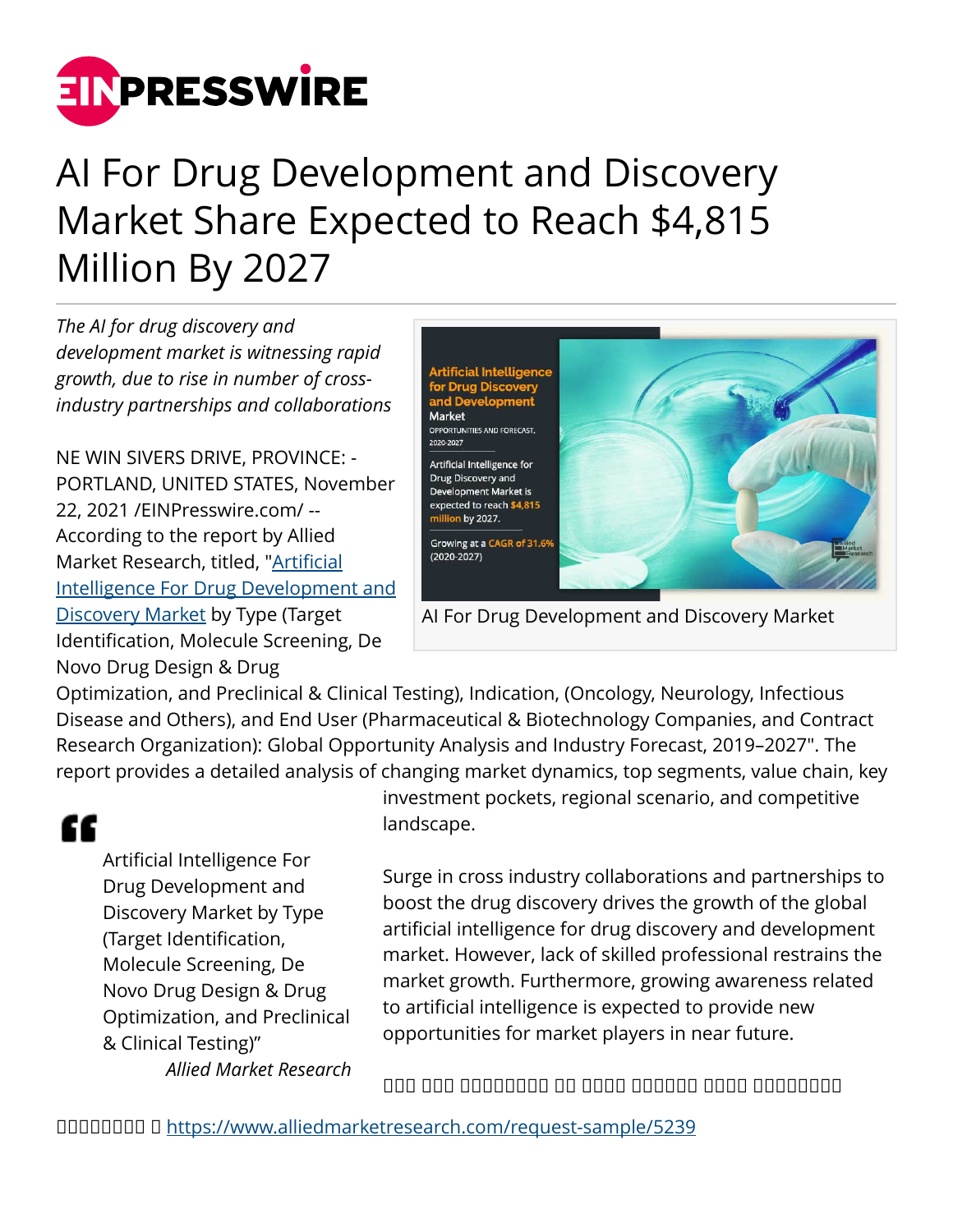The AI for drug discovery and development market is witnessing rapid growth, due to rise in number of cross-industry partnerships and collaborations. Furthermore, the increase in importance of AI in drug discovery and development and rise in funding of R&D activities for the use of AI technology in the field of drug discovery is expected to fuel the market growth. However, lack of skilled personnel and insufficient datasets for drug discovery& developments are expected to restraint the market. On the contrary, increase in awareness related to artificial intelligence and the untapped potential of emerging markets, such as China and India, are expected to present various opportunities for market expansion.

 $\Box$ 

Alphabet Inc., Atomwise, Inc., Benevolent AI, Cloud Pharmaceutical, Deep Genomics, Exscientia, IBM Corporation, Insilico Medicine Inc., Microsoft Corporation, and Nvidia Corporation.

ὣ ᵀᵂᵂᵂᵁ-ᵼᵽ ᵁᵁᵁᵂᵁᵂᵂᵂ:

1) The Covid-19 pandemic and followed by lockdown has affected several manufacturing industries.

2) The prolonged lockdown resulted in a disrupted supply chain and increased the prices of raw materials.

3) However, as the world has been recovering from the pandemic, the market is estimated to get back on track.

Get Detailed COVID-19 Impact Analysis on the Artificial Intelligence For Drug Development and Discovery Market @ [https://www.alliedmarketresearch.com/request-for](https://www.alliedmarketresearch.com/request-for-customization/5239?reqfor=covid)[customization/5239?reqfor=covid](https://www.alliedmarketresearch.com/request-for-customization/5239?reqfor=covid)

 $\Box$ 

✦The study provides an in-depth analysis of the Artificial Intelligence For Drug Development and Discovery Market along with the current trends and future estimations to elucidate the imminent investment pockets.

✦It offers Artificial Intelligence For Drug Development and Discovery Market analysis from 2019 to 2027, which is expected to enable the stakeholders to capitalize on the prevailing opportunities in the market.

✦A comprehensive analysis of four regions is provided to determine the prevailing opportunities.

✦The profiles and growth strategies of the key players are thoroughly analyzed to understand the competitive outlook of the global Artificial Intelligence For Drug Development and Discovery Market growth.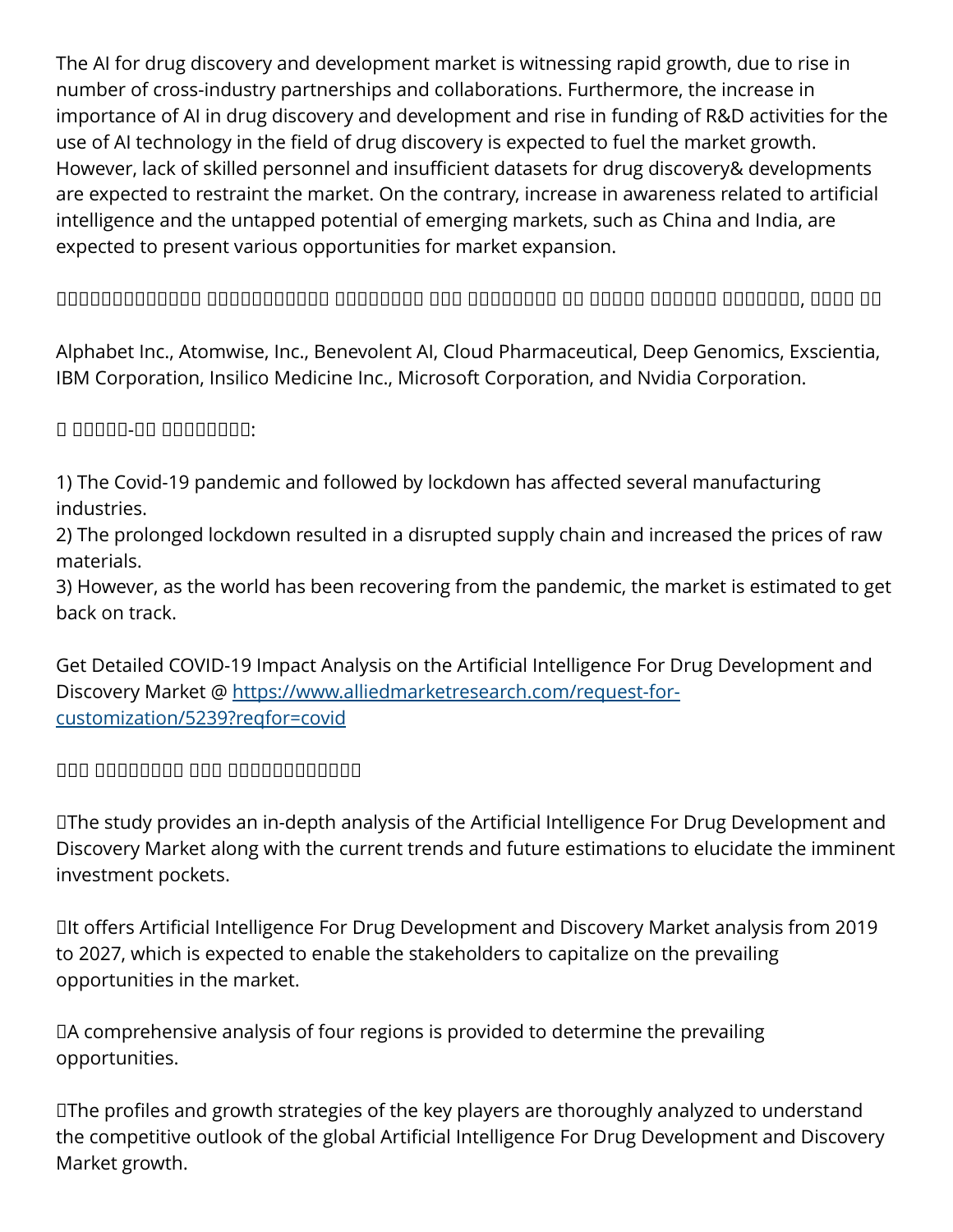### **ØØØØØ** Ø

#### CHAPTER 1: INTRODUCTION

- 1.1. Report description
- 1.1. Key benefits for stakeholders
- 1.2. Key market segments
- 1.2.1. List of key players profiled in the report
- 1.3. Research methodology
- 1.3.1. Secondary research
- 1.3.2. Primary research
- 1.3.3. Analyst tools and models

CHAPTER 2: EXECUTIVE SUMMARY

- 2.1. CXO perspective
- CHAPTER 3: MARKET OVERVIEW
- 3.1. Market definition and scope 3.2. Key findings
- 3.2.1. Top investment pockets
- 3.2.2. Top winning strategies
- 3.3. Top player positioning, 2019
- 3.4. Porter's five forces analysis
- 3.5. Market dynamics

#### 3.5.1. Drivers

- 3.5.1.1. Growing number of cross industry collaborations and partnerships
- 3.5.1.2. Artificial intelligence reduces cost and time utilized in the drug discovery& development process.
- 3.5.2. Restraints
- 3.5.2.1. Lack of skilled professionals
- 3.5.2.2. Lack of data sets in the field of drug discovery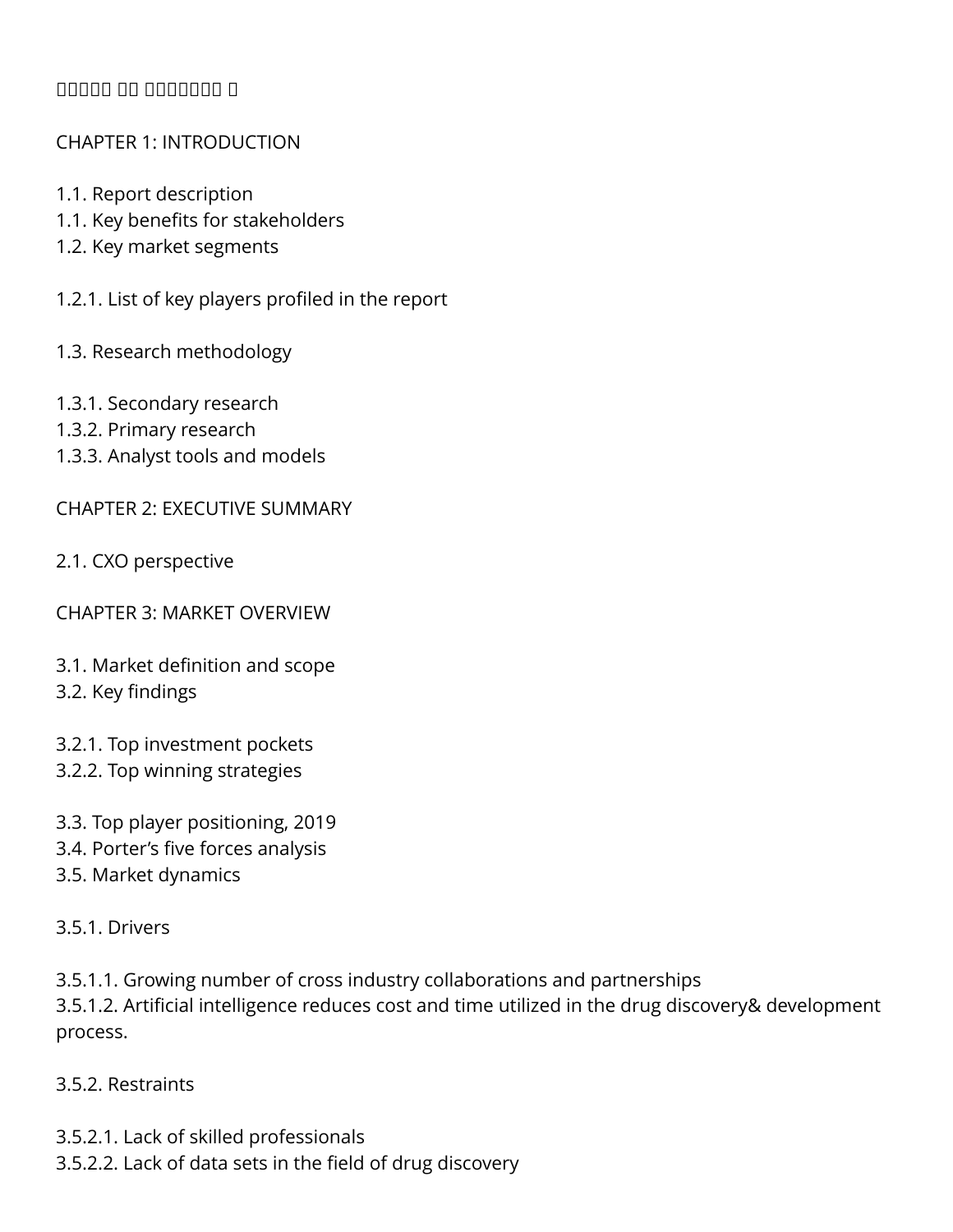# ᵝᵟᵟᵠᵟᵟᵟ ᵝᵟᵟᵟᵟᵟ ᵝᵠᵠᵟᵟᵟ ᵝᵟᵟᵟ @ [https://www.alliedmarketresearch.com/purchase](https://www.alliedmarketresearch.com/purchase-enquiry/5239)[enquiry/5239](https://www.alliedmarketresearch.com/purchase-enquiry/5239)

ᵝᵟᵟᵟᵠᵟᵟᵠᵟᵠ ᵝᵠᵟᵟᵟ ᵞᵠᵟᵠᵠᵟᵟᵟᵠ?

Q1. What is the total market value of artificial intelligence for drug discovery and development market reports?

Q2. What would be forecast period in the market report?

Q3. What is the market value of artificial intelligence for drug discovery and development market in 2020?

Q4. Which is base year calculated in the artificial intelligence for drug discovery and development market report?

Q5. Which are the top companies hold the market share in artificial intelligence for drug discovery and development market?

# ᵝᵠᵟᵟᵠᵟ ᵝᵞᵠᵟᵟ ᵞᵟᵞᵟ | ᵝᵟᵞᵟᵞᵟᵠ ᵝᵟᵟᵟᵠᵠ | ᵾ ᵞᵟᵞᵟ ᵞᵠᵞᵠᵟᵟᵟᵟᵠᵟᵟᵟ |

Sign up for Avenue subscription to access more than 12,000+ company profiles and 2,000+ niche industry market research reports at \$699 per month, per seat. For a year, the client needs to purchase minimum 2 seat plan.

Request for 14 days free trial:<https://www.alliedmarketresearch.com/avenue/trial/starter>

"We have also published few syndicated market studies in the similar area that might be of your interest. Below are the report title for your reference, considering Impact of Covid-19 Over This Market which will help you to assess aftereffects of pandemic on short-term and long-term growth trends of this market."

 $\Box$ 

[Digital Therapeutics Market - Global Opportunity & Industry Forecast, 2030](https://www.alliedmarketresearch.com/digital-therapeutics-market) [Dialysis Market - Global Opportunity & Industry Forecast, 2028](https://www.alliedmarketresearch.com/dialysis-market)

# ᵝᵞᵟᵠᵠ ᵞᵠ

Allied Market Research (AMR) is a full-service market research and business-consulting wing of Allied Analytics LLP based in Portland, Oregon. Allied Market Research provides global enterprises as well as medium and small businesses with unmatched quality of "Market Research Reports" and "Business Intelligence Solutions." AMR has a targeted view to provide business insights and consulting to assist its clients to make strategic business decisions and achieve sustainable growth in their respective market domain.